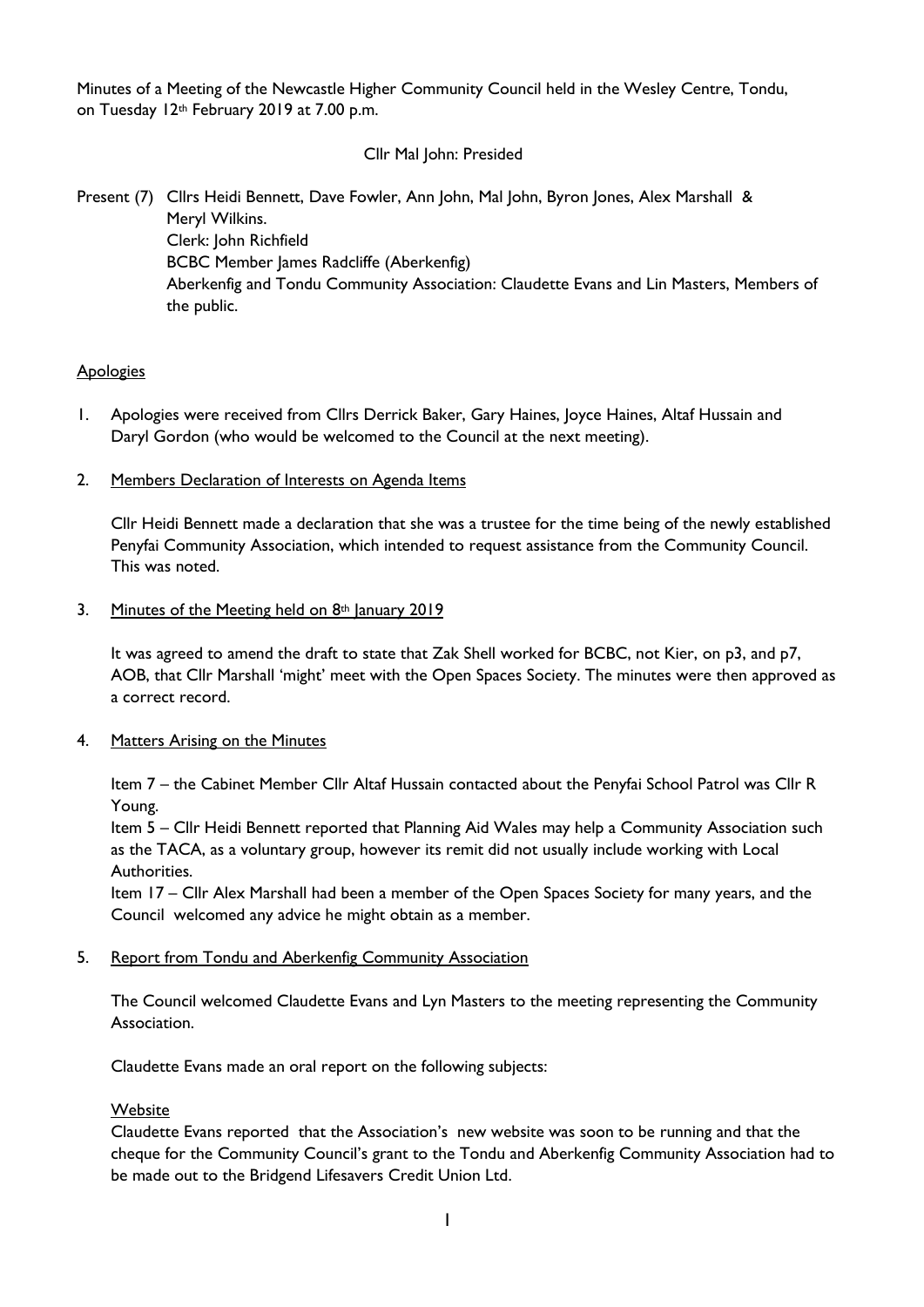The Association website would contain maps including the proposals from the Boundary Commission. The recently published association newsletter covered the following points made to the meeting.

New developments were to take place in the Pandy Park Area.

A meeting was held with the management of the Retail Park – the park were employing someone to empty the bins.

The owners of the Retail Park intended to pay for a prominent notice board close to the entrance. There had no objections to siting a defibrillator there, where there was a prominent location and an electrical supply. It was also reported that Simon Baker in Baker's shop in Aberkenfig had agreed to site a potential defibrillator.

2 security cameras were to be sited to cover the car park. White lines had now been refreshed around the roads near the traffic lights. Fencing had been arranged near the culvert on the land owned by the Merthyr Mawr estate.

Cllr Meryl Wilkins reported the presence of hard core behind the hedge at the northern end of the retail park, which was noted to be a private garden.

Cllr Dave Fowler welcomed the 'give way' sign markings re-marked recently.

Cllr Alex Marshall had heard reports from residents that the work shared with BTC for emptying bins made a big difference.

Claudette Evans asked if a request could be made to the BCCBC to install signs reminding people that leaving dog mess was an offence. The Clerk would ask the BCBC if they would provide some.

Mrs Evans was thanked for her report from the Community Association.

# 6. BCBC LDP (Local Development Plan) Update on Candidate Sites Register

Cllr Heidi Bennett introduced the subject of the BCBC Local Development Plan (LDP) candidate sites register to the Council.

She reported that BCBC had invited interested parties to put forward suggestions for submission of candidate sites.

Any individual or body could put in for a site for various reasons. NHCC had put in the Pheasant Field for a Pubic Open Space - and the BCBC also put in for the same site for housing and recreation facilities. The candidate sites register had now closed and had been published. It constituted a factual document which recorded who had put in applications for parcels of land. The next stage was for the BCBC to look at the whole list of applications and develop a forward plan. That would then be consulted on later in the year, in the autumn of 2019.

There were a number of items that related to Penyfai and Aberkenfig.

- The two submissions for the Pheasant field (BCBC and NHCC)
- A bungalow at the rear of the former Penyfai Post Office, and
- a substantial piece of land leading to the railway line that belonged to a local landowner.
- In Aberkenfig Pandy Park had been submitted by the BCBC and nearby
- the Brewery fields had also been submitted.

The Council noted that the LDP itself would not be consulted on until the autumn.

Councillors commented on this subject.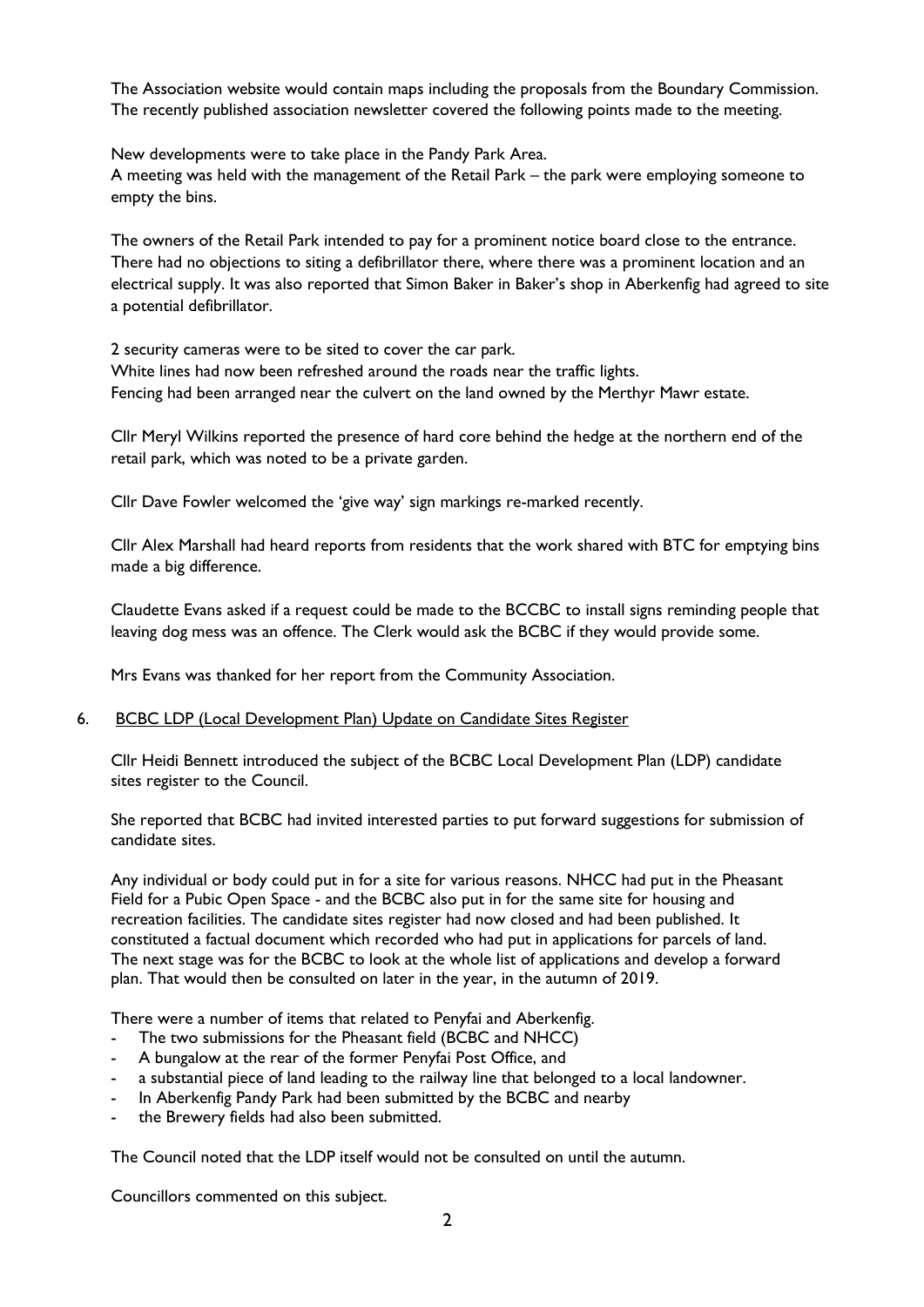County Borough Cllr James Radcliffe reported that the purpose of the candidate sites register was to serve as a list of sites to inform the plan when it was made. The BCBC Planning Committee had an informal meeting considering where they might put the housing – depending on the candidate sites offered, it was possible that the next round of development would be in the Porthcawl Cornelly area. He also reported that the Welsh Government property projections were lower then they thought a few years ago, therefore there would be fewer houses present in the next LDP than at present. As a consequence, there would be more choice for the planners if demands were a little lower.

Concerning how Community Councillors might have any influence over the process, it was felt to be a matter of lobbying at an early stage. It was easier to influence decisions early in a process – given that the LDP process worked in five year cycles.

Cllr Meryl Wilkins reported she was a consultee, and that she would personally write to Carwyn Jones AM about the BCBC's registration of Pandy Park.

The Council could write to the Future Generations Commission to point out the candidate sites, and draw attention to the need to have playing fields and public open spaces for the future wellbeing of people. There was great potential in play areas which might be lost for ever. Suitable people and organisations to write to included the Office of the Future Generations Commissioner, the Welsh Government and Assembly Members.

Cllr Alex Marshall suggested to contact Rights of Way again to ask for footpaths to be so designated where appropriate.

Cllr Byron Jones regretted that the planners had turned their attention on Pandy Park. He wondered if there was any possibility of an asset transfer to retain the considerable amenity of the park. Cllr Meryl Wilkins had an understanding of the history of the ownership of Pandy Park.

Cllr Heidi Bennett drew the Council's attention to there being about 1,200 empty properties which might be brought into the housing supply.

The Clerk would consider a draft letter to go to the Future Generations Commissioner, and to assembly members, ward members and MPs.

He would share the draft with Cllrs Heidi Bennett and the Chair and Deputy Chair initially, and consult Claudette Evans with a view to settling the final letter at the April meeting of the Council when all Councillors could comment.

#### 7. Boundaries Commission Recommendations on County Brough Council Electoral Wards

The recommendations made by the Boundaries Commission had now been published.

The outcome was there was no change to the number of Community Councillors, which would remain at 12, 6 for Aberkenfig and 6 for Penyfai. The boundaries would change with the loss of Coytrahen.

Concerning the County Borough, the two existing County Borough ward members for Aberkenfig and for Penyfai would be affected, The Commission had produced its proposals for representation based on population projections. County Cllr James Radcliffe reported that they had tried to make it fairer, based on the population.

The proposal was still for two councillors, but in an amalgamated ward. Cllr Radcliffe asked the view of the Community Council. The leaders in BCBC had met the Boundary Commission, and had been told that the projected population growth in Tondu would equalise the wards.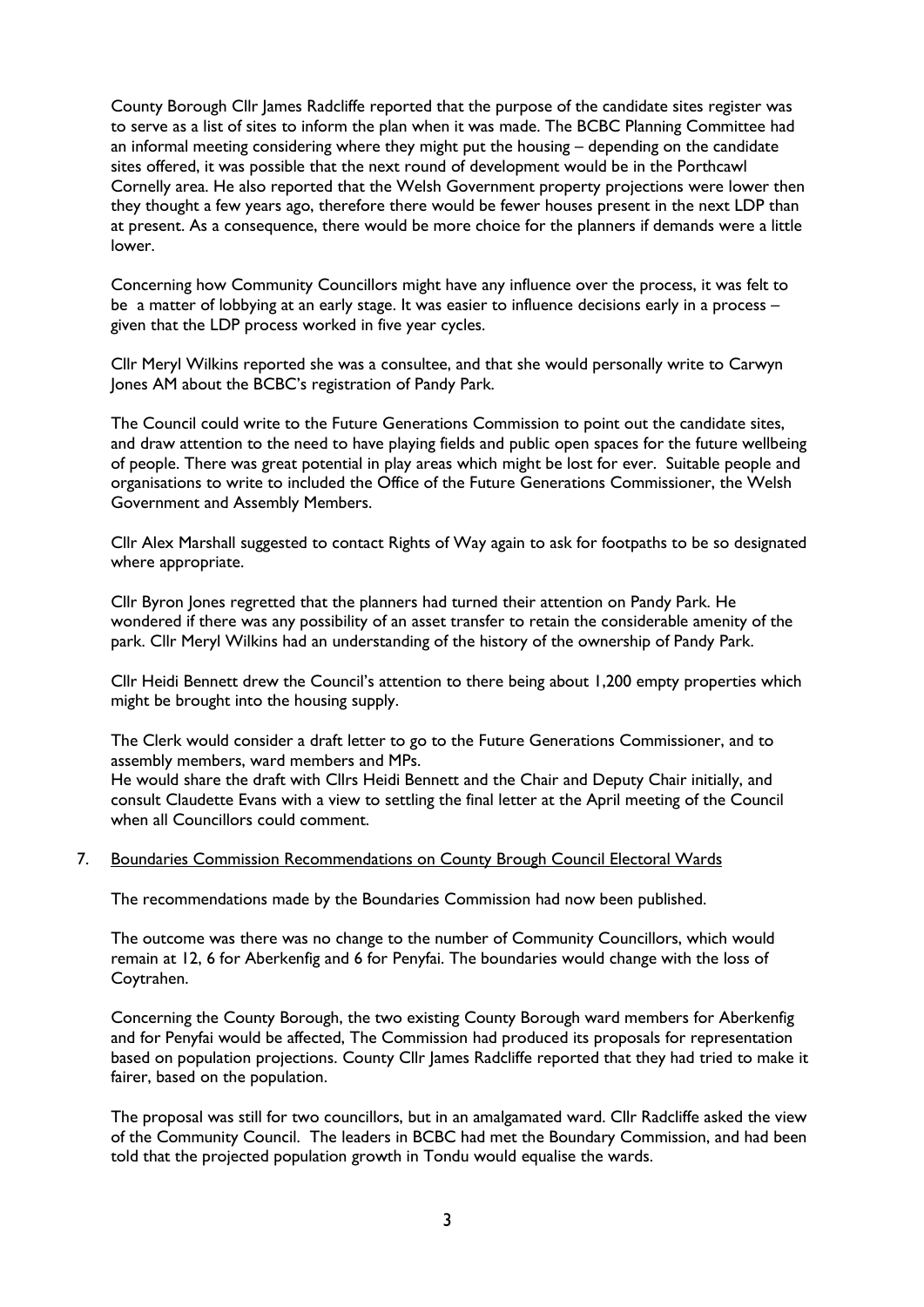Cllr Alex Marshall and Cllr Byron Jones felt it would be all right as long as the two members worked together, however Cllr Dave Fowler pointed out that Ynysawdre and Sarn did not appear to go well together.

Cllr Heidi Bennett reported that it worked on the number of registered voters on a projected population of 3918 and the Commission aimed at a population of 2055 per ward. Feedback from residents she consulted said they wanted their own dedicated councillor. Cllr Bennett reported that a meeting she attended last week gave feedback that those present did not all welcome Ynysawdre being joined electorally with Sarn in the recommendations of the Boundaries Commission. There was also concern expressed that there could be two councillors for a united ward, as some residents felt that it was possible that two councillors for one large ward might disagree and not act as one, and residents may feel they would not have a Councillor solely dedicated to them and their part of the ward.

Cllr Meryl Wilkins thought that it would be better to have one member per dedicated ward, as at present as the M4 motorway divided the two area, and so it did not feel like one community.

Cllr Mal John mentioned that according to a map produced in 1781 the communities of Angeltown, Penyfai and Aberkenfig were all one.

The Council had briefly debated the subject and shared views. It was now necessary to agenda this subject again and decide the Community Council's response, as comments had to be received by 15 April, so the Council would review this again under Panning on future agenda.

It was further noted that the Community Council was made up of two wards, which may from time to time do separate things, but its strength was that it acted as one Council, with all members working together.

#### 8. County Borough Councillors

#### Cllr Altaf Hussain (Penyfai)

Cllr Altaf Hussain was not present at the meeting as he was unwell.

Cllr James Radcliffe (Aberkenfig)

Cllr Radcliffe was present at the meeting and gave the following report

#### **Arborists**

Cllr Radcliffe had received no response from the BCBC Officer who advised on trees, who he had contacted on behalf of the Community Council which needed advice on the condition of some trees in the Community Woodlands, being monitored to address concerns from some neighbours. He would make contact again.

#### **Traffic**

There was a problem of some cars travelling contrary to the prohibition of entry order in the Penyfai Road. The Police would ask if the registrations of offenders could be supplied. It was noted that the time of the day affected whether this was a problem. This matter had been a consistent PACT issue – it was also noted that a Police Officer was to attend a council meeting about the future of PACT, and this matter could be reported to the officer.

The Council noted the report.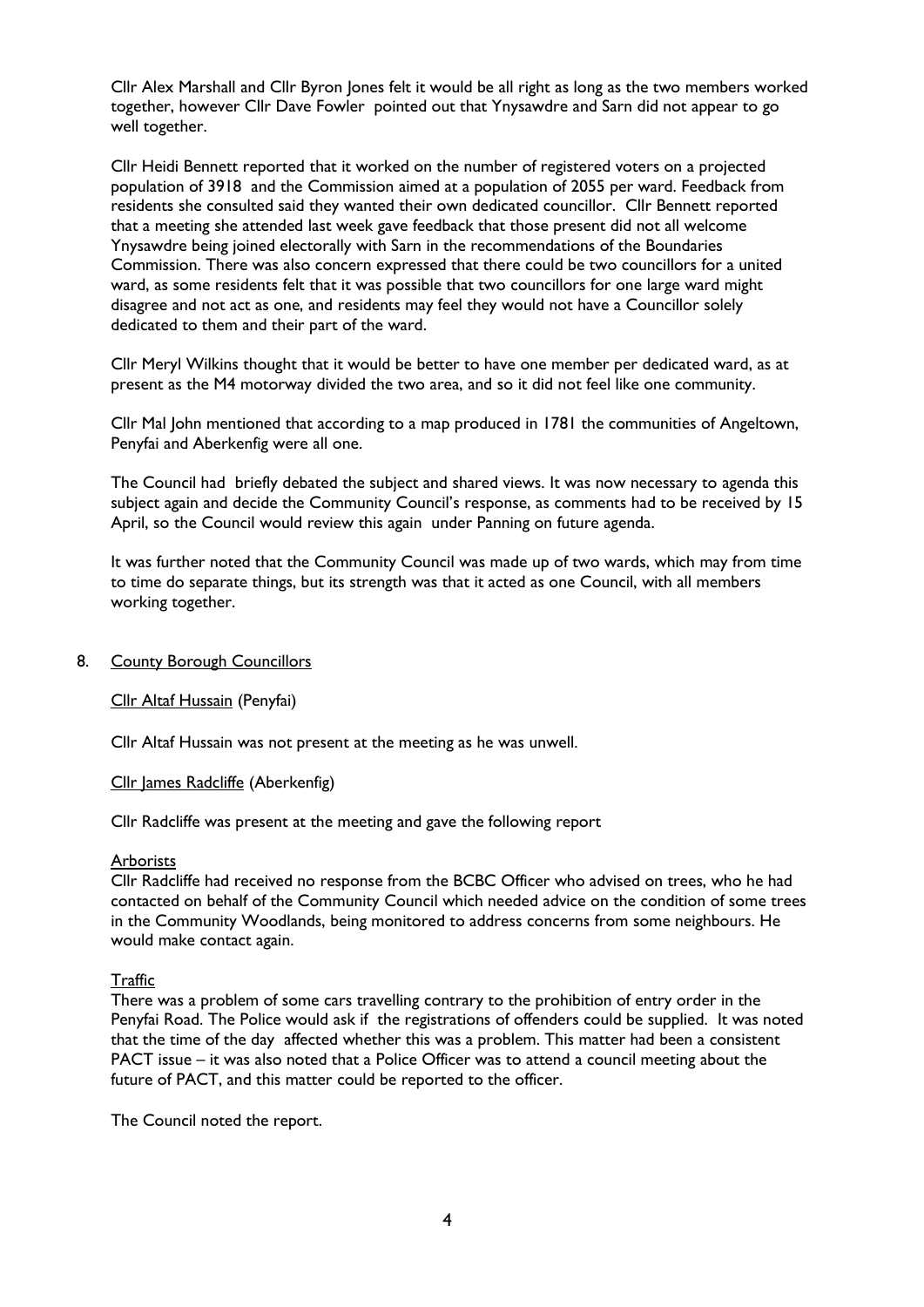## 9. Update from Maintenance Committee

### Community Woodland behind the Swan

Cllr Alex Marshall reported that it was necessary to go and look at the woodland to further assess the work that had to be done, with a local contractor present to advise.

Rob Jones of BCBC had been contacted for expert advice about the condition of the trees, and Cllr Radcliffe had also contacted him.

## Flooding of footpath at Petrefelin

Cllr Marshall had not recently contacted the Llanmoor Homes representative – however Llanmoor needed to meet with Jack Davies of BCBC to plan the work to reduce flooding.

## Rubbish at Woodlands area

If Councillors were willing to be present to supervise a skip on a Saturday morning to clear up the area it would be necessary to advise local people and especially what items were prohibited by skip companies. It was agreed to look at this again later in the year.

# 10. Update on Speed Boards Project

By way of background Cllr Heidi Bennett had previously met with Colin Hill the BCBC Street lighting manager who had looked at the way to achieve what the Community Council intended to achieve in providing speed boards. She had held a recent updating meeting to which other Councillors had been invited, to review the situation and reported that the locations had been agreed and the BCBC would install the devices. The Clerk would contact Colin Hill, Highways Manager, liaising with Cllr Bennett, to confirm the specifications of the speed devices met with BCBC's requirements and, subject to the response, order them.

# 11. Casual Vacancy - Aberkenfig Ward - Outcome of Election

The Council had been informed by the Electoral Officer of the BCBC that an unopposed election had taken place which resulted in the election of Cllr Daryl Gordon (Hall) to the Aberkenfig Ward.

#### 12. Adoption of One Voice Wales 2018 Recommended Standing Orders

A working group of members of the Council (Cllrs Gary Haines, Mal John, Heidi Bennett and Meryl Wilkins) had met and initially reviewed the model guidance on Standing Orders from One Voice Wales, to update the 2017 Standing Orders previously considered by the Council. The document showed the SOs that were legally required for all Local Councils, together with guidance on model Standing Orders for larger Councils. It was therefore necessary to take the statutory framework as a basis, and then it was possible to make the case for choosing additional material from the document. An initial draft had been circulated. If any members had any comments they were invited to contact the Clerk, who would, in consultation with the Working Group, bring a recommendation to the Council.

During the discussion on best practice for Standing Orders and policies of a Community Council it was recognised that the Council's policy of making grants was not a written policy. The clerk would draft the policy and consult Cllr Heidi Bennett, who had experience of similar policies in BAVO.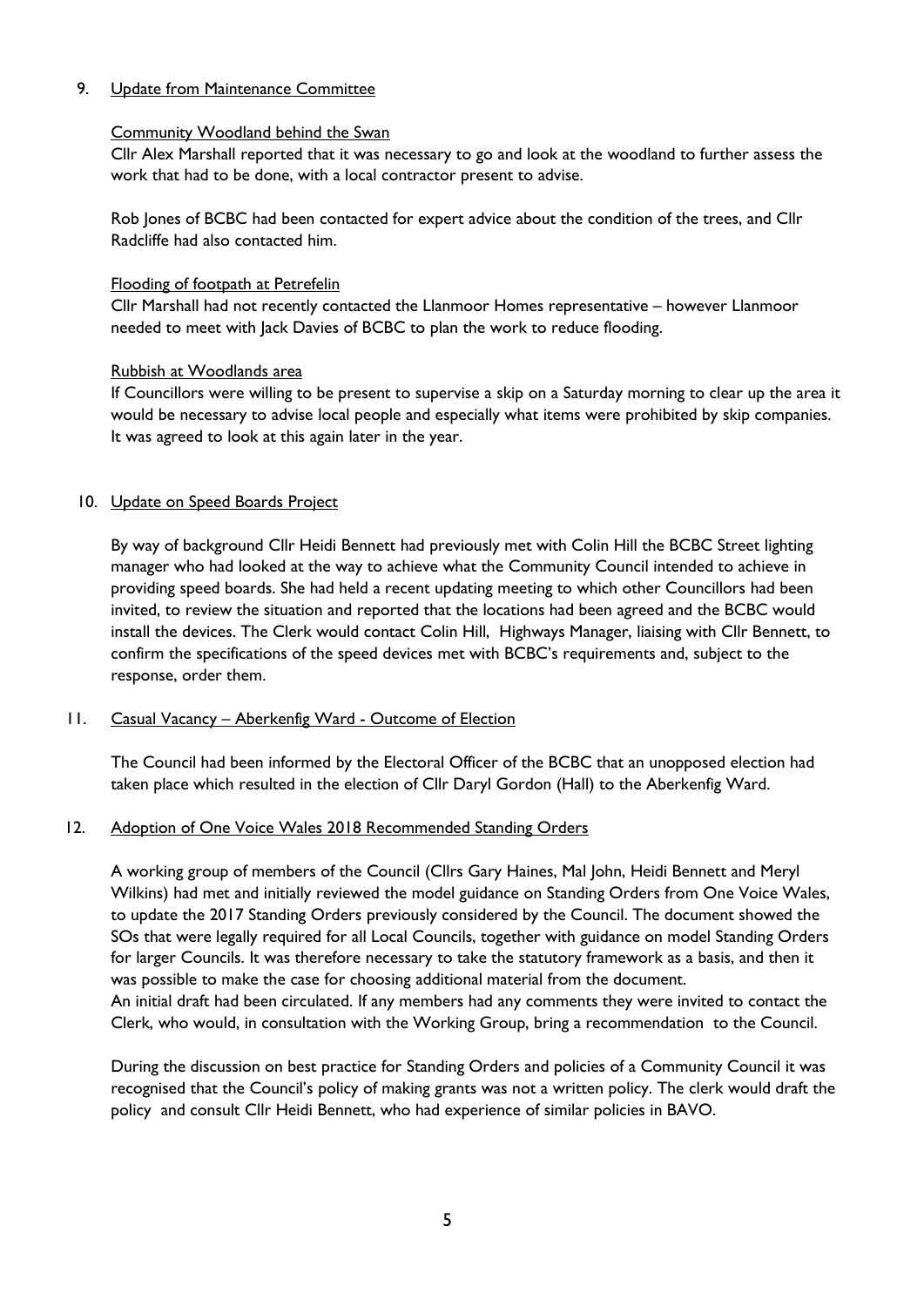# 13. Correspondence

The notes circulated on the incoming correspondence were taken as read by the Council, the correspondence was as follows:

# 1. BCBC Planning

Forwarded from Cllr Altaf Hussain, the response from Hayley Kemp (Planning Department) regarding conditions 8, 9 and 10 of P/18/967/ DOC regarding P/17/1074 which had been refused due to the lack of information submitted by the applicant to satisfy the requirements of the conditions, received following Cllr Hussain passing on the concerns of a local resident who considered that the footpath was not DDA compliant.

2. Cllr Heidi Bennett

Note that provided some detail of the work of the Boundary Commission relating to Aberkenfig and Penyfai. The Commission had made some changes around the 'valleys gateway' area. They intended to merge the two wards, giving the same number of members but not separate representation for the two villages. The link to the Boundary Commission documents was circulated to Members.

<https://ldbc.wales/reviews/electoralreviews/currentreviews/bridgenddraft/?land=en>

# 3. Rights of Way - BCBC

Asked for further details on the overhanging trees in Aberkenfig, and the pavement in Bridgend Road that runs adjacent to the railway line, referred to by Councillor Dave Fowler.

# 4. Cllr Heidi Bennett

Confirmation of the point mentioned at the last meeting, asking Cllr Hussain to ask BCBC if it was possible to make the turning circle more difficult at the filter lane opposite the garage on the A4063. The reason was some drivers were bypassing the traffic lights at this point. It was noted, with regret that the BCBC had not taken the opportunity to alter the traffic lights, but when the lights needed replacement, they would be replaced on a like for like basis.

5. BCBC Legal & Regulatory Services

Copy of the Notice in respect of the BCBC proposal to amend parking charges in the car parks at Rest Bay, Brackla Street and the Rhiw.

# 6. Robin Gibbs

Mr Gibbs, the secretary of the Penyfai Village Community Association stated that the Penyfai Village Community Association was being set up as a Charitable Incorporated Organisation. They sought a grant of £250 to help with printing leaflets to let people know who they are and to help with meeting locations as well as launch events. At present they did not have a bank account in place, they asked for a grant to be agreed in principle. The Council paid for the costs of posters for the Tondu and Aberkenfig Association, and it was agreed to offer this way to help, as for the other Association.

7. Mark Galvin, BCBC

Information on a request from Community Councils, that was a suggestion that Community Councils play a more significant part in elections particularly by elections. This could not take place as by law the statutory officer had to be the Returning Officer and the Returning Officer was a statutory post made by appointment within a local authority, that being a Principal Authority, as opposed to being a Community Council.

# 8. Cllr Mal John

Copy of a note to Cllr Altaf Husain to mention blocked road drains at the access to the common which was causing a problem with the run off from the highway.

# 9. Tondu & Aberkenfig Community Association

Copy letter to the County Councillors of the main points that the Community Association think should be looked at further, with a need for the permission for developments to be looked at by an expert as to how best to ensure the 40 conditions for the permission were adhered to by the developer. 10. One Voice Wales

Copy of One Voice Wales Bulletin - circulated to members by email.

11. Eisteddfod Genedlaethol Sir Conwy

Request for a grant.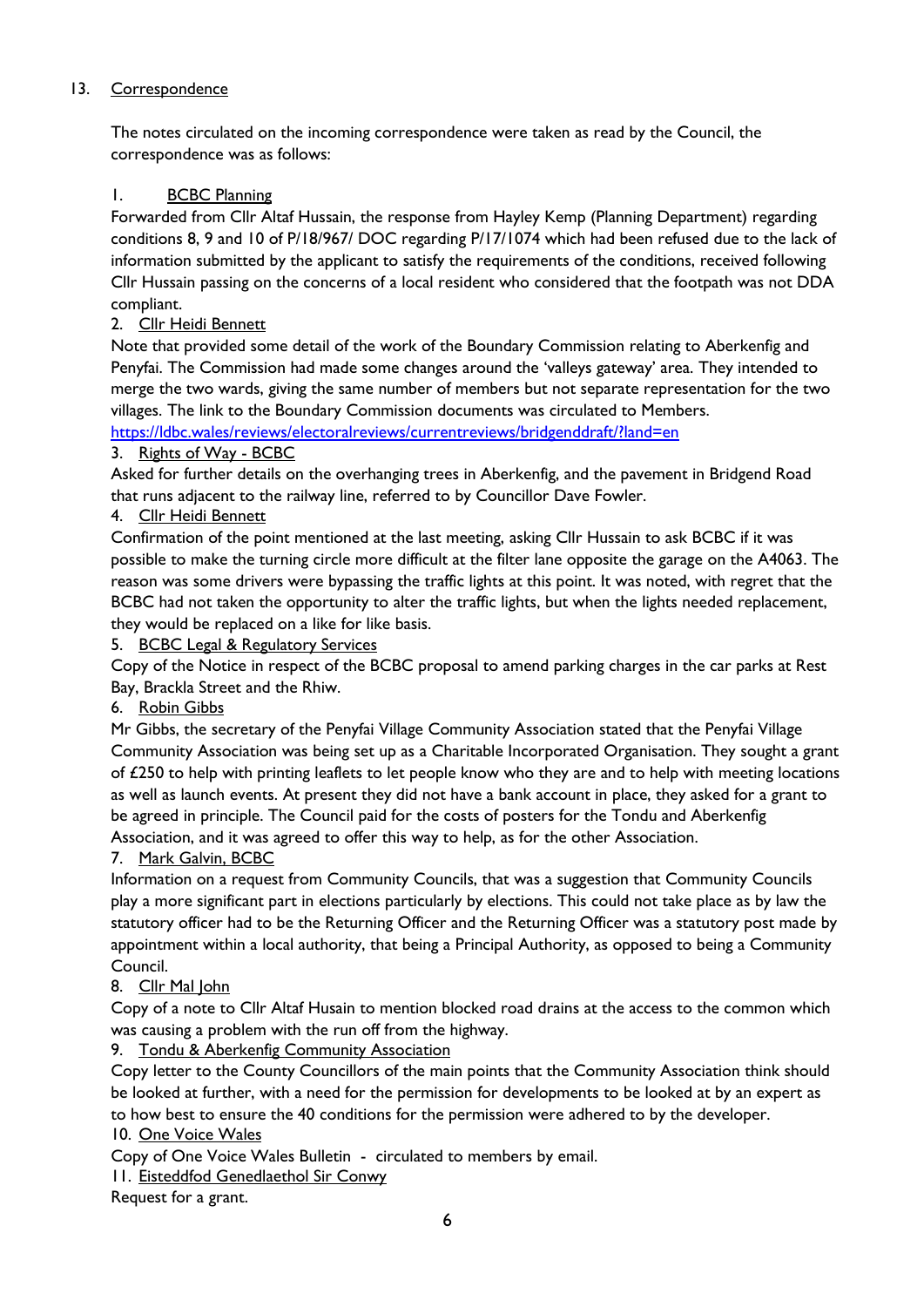12. Electoral Services Office – BCBC

Information from BCB that the election to fill the casual vacancy took place, with one person nominated therefore elected unopposed.

13. AABC Ltd

Invoice for Internet hosting of website services for the year for £204.00 in total. To be paid. 14. Floodlighting and Electrical Services Ltd

Invoice for removal of Christmas Decorations and placing in storage, for Aberkenfig and Penyfai in the sum of  $£740 + VAT$  total  $£888.00$ . To be paid.

15. BCBC

Notice that the Register of Candidate sites for the Local Development Plan was now out for consultation which included areas of land in and around Penyfai. It included the candidate site submitted by NHCC for the Pheasant field as a Public Open Space. The Clerk had written to BCBC asking about when they intend to consult people locally and circulated this to Councillors.

[https://www.bridgend.gov.uk/residents/planning-and-building-control/development](https://www.bridgend.gov.uk/residents/planning-and-building-control/development-planning/replacement-bridgend-local-development-plan-2018-to-2033/)[planning/replacement-bridgend-local-development-plan-2018-to-2033/](https://www.bridgend.gov.uk/residents/planning-and-building-control/development-planning/replacement-bridgend-local-development-plan-2018-to-2033/)

# 16. Wales Audit Office

Providing copies of the detailed reports on Financial Management and Governance in Town and Community Councils 2017-2018 and Internal Audit arrangements at Town and community Councils in Wales. Agreed to circulate electronic copies to all members. [Financial Management and Governance](https://www.audit.wales/publication/financial-management-and-governance-town-and-community-councils-2017-18) -[Town and Community Councils 2017-18](https://www.audit.wales/publication/financial-management-and-governance-town-and-community-councils-2017-18) [Internal Audit Arrangements at Town and Community](https://www.audit.wales/publication/internal-audit-arrangements-town-and-community-councils-wales)  [Councils in Wales](https://www.audit.wales/publication/internal-audit-arrangements-town-and-community-councils-wales)

# 17. BCBC

Details of Summer Active 4 Life Schemes for 2018. To be circulated to all members. The Clerk had approached the Head of Penyfai School, with information from the BCBC, to ask for permission to hold the Active 4 life Schemes in the School in summer 2019.

18. ACD Skips

Skip at allotments to pay.

19. Colin Hill / Keith Power BCBC

Details of meeting arranged by Cllr Heidi Bennett to clarify speed boards project.

20. Cllr Altaf Hussain

Reporting referral on parking issues at Court Colman Road.

21. Wesley Centre, Tondu

Email request for £75 for hire of room for meetings.

# 14. Planning Committee Report

The Council noted no applications had been made.

Cllr An John reported receipt of an email from a resident regarding proposals for building 5 houses at White Hall, Court Colman. No other information had been received. A resident had also reported that 2 acres of land had been sold adjacent the railway line near the Dogs Trust Centre.

# 15. Other Reports from Councillors

The Aberkenfig Allotments Association members had met with the Clerk and Cllr Dave Fowler to pay their rent and report on allotment matters. It was welcomed that bees had been reintroduced to the allotments.

Cllr Alex Marshall reported that a lot of work had taken place at the caravan encampment at the Fountain this week. James Radcliffe informed the Council that planning permission had been refused, but the applicants had won on appeal. There would be a series of conditions permitting 2 static caravans and 1 moveable one.